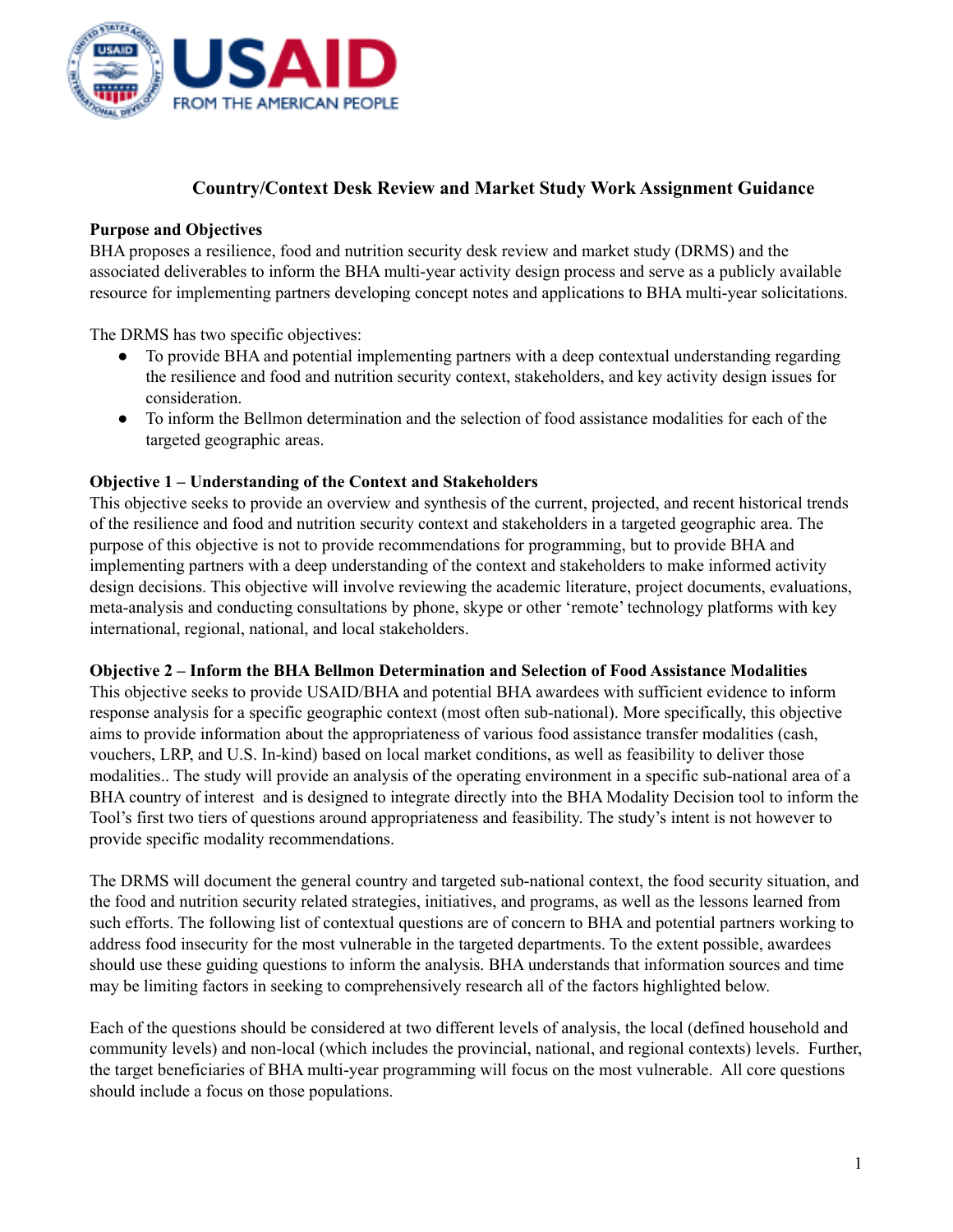### **1. Demographic and Social Characteristics:**

# **● Gender, Age, and Social Inclusion:**

- o What are the key demographic characteristics, scale, and distribution of the population in the targeted geographic area? Specific characteristics should include but are not limited to: gender, age, ethnicity, socioeconomic status, language, religious, disability, socially excluded, and livelihood.
- o What are the characteristics, scale, and distribution of populations that have the highest levels of need for humanitarian assistance, food insecurity, poverty, and chronic and acute malnutrition?
- o To what extent are groups excluded from food and nutrition security related strategies, resources, and decision-making?
- o How do social dynamics influence food and nutrition security strategies, resources, and decision-making? Specific characteristics should include but are not limited to: marriage, fertility, family size and distribution, migration, and group affiliation (ethnic, political, religious, etc.).
- o How does women's access to resources (money, fuel, and water) and women's time affect food choices, food access, and food preparation, meal frequency, dietary diversity, and nutrition?
- o How do shocks influence and impact social dynamics related to food and nutrition strategies, resources, and decision-making?

# **● Youth engagement:**

- o How are youth engaged in village life? How engagement vary by age, ethnicity, socio-economic status, and other social or demographic characteristics?
- o What options do youth view as their future opportunities? What opportunities do they aspire to/wish they had?
- o To what extent do youth have access to education? What factors drive school attendance?
- o What role do youth play in family farming, food production, and livelihoods?
- o What livelihood opportunities do youth have access to? How does education impact livelihood opportunities?
- o What are the important differences between adolescent girls and boys, given early marriage and childbearing among adolescent girls – how does this differentially affect youth roles in farming, access to livelihoods and income, and ability to meet food security needs – either their own or their families?
- o What is the role of youth in childcare and household chores?
- o How is the balance of gender reflected in the youth's role in childcare and household chores?

# **2. Food availability:**

- To what extent is food available in sufficient quantities and quality to meet local demand, at all **times?**
	- **o What is the market structure, conduct and performance for key food staples (by key commodity – to be provided in the work assignment) in the proposed geographic area, and the marketing basins that serve those areas?**
		- What is the geographic area's production capacity? Is it typically self-sufficient, deficit or surplus-producing? What is the most likely trend in the next one-three years?
		- What commodities do households primarily grow for own-consumption and what do households grow for potential marketing?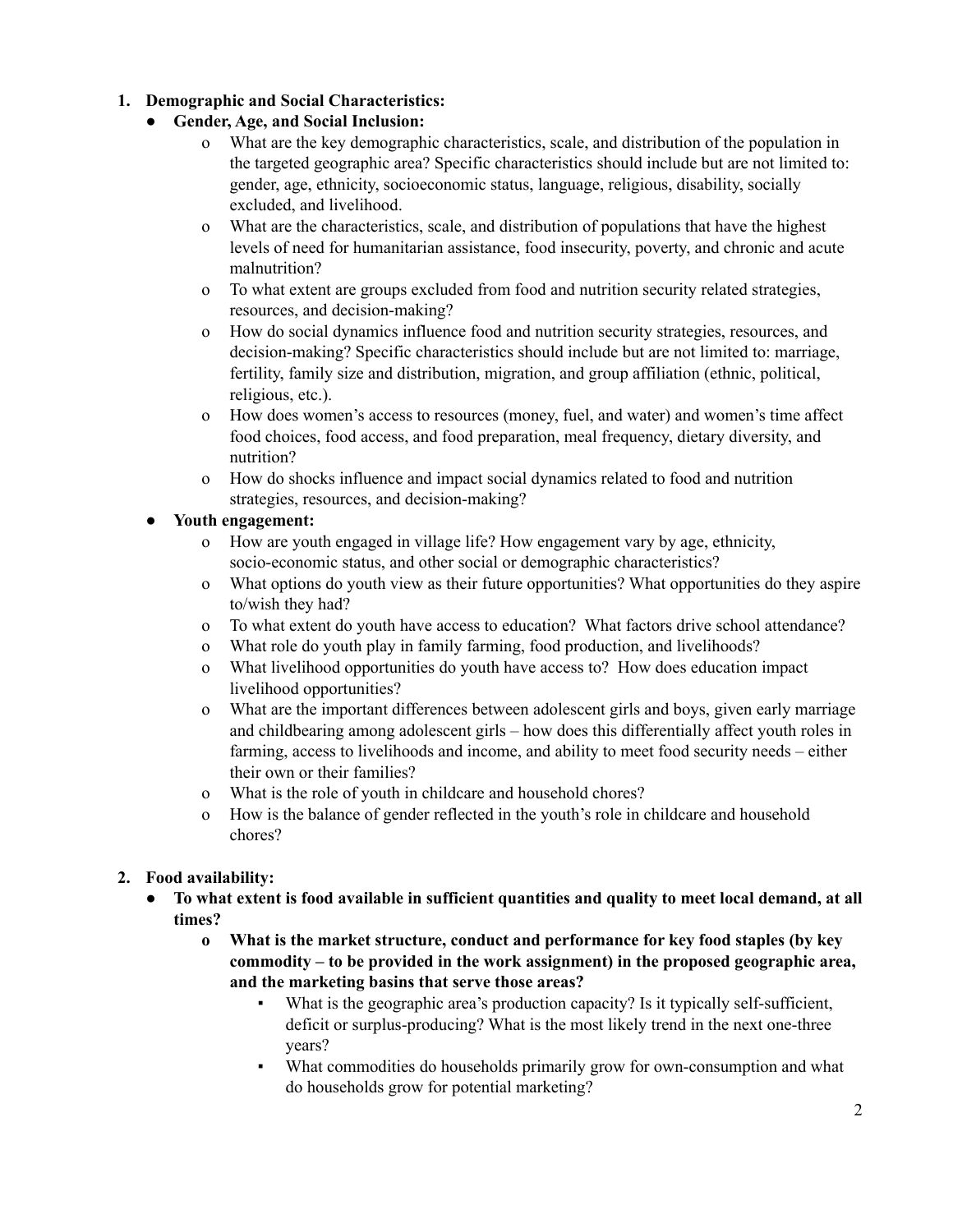- Related to the above, how have household commodity production trends (i.e. crop selection) shifted over time? What is the most likely trend in the next one-three years?
- What are the greatest risks associated with commodity production in the targeted geographic area and what mitigation measures are used?
- How do government policies and macroeconomic conditions influence agricultural production and staple food commodity availability? What is the anticipated trend over the next one-three years?
- What is the basic profile of key reference markets in and serving the selected geographic areas, including an inventory of key commodities sold, the number of markets/vendors broken down by category along with a typology of market size/type, quantities traded (broken down by post-harvest and lean season), market days/schedule, contacts?
- How do shocks (especially conflict), migration, and other contextual factors influence the capacity of the private sector, government and non-government actors to provide agricultural production related services (inputs, extension, marketing, etc.) for staple food and livestock?
- **o To what extent do markets for staple foods and livestock function in the targeted area?**
	- What are the current and longer-term commodity price trends (for multiple years if available) for staple food and livestock markets in the targeted area?
	- How do government policies and macroeconomic conditions influence agricultural trade and staple food prices?
	- To what extent are property rights secure and contracts enforceable in the targeted geographic area?
	- Are economic policies and conditions sufficiently predictable to encourage planning and investment?
	- To what extent are the local markets in the given geographic area well integrated with national, regional, and/or international markets?
	- Do key commodity markets operate in a competitive manner across the marketing basins relevant for programming? Describe the level of competition amongst market actors (wholesalers, retailers and transporters) and price setting behavior. What are the primary barriers/constraints faced in conducting and/or scaling up business?
	- When supply of locally produced food is insufficient to meet local demand, does the market meet demand (price responsive)? What are the barriers to market functionality?
	- How do shocks (especially conflict), migration, seasonality, and other contextual factors influence the functionality of the market and staple commodity price trends?
	- To what extent are there other factors that are known to introduce variability (or instability) in availability and price levels? These may be localized, national, regional, or international.
	- To what extent are there any localized gender dynamics related to purchasing and selling?
- **● If the program includes US in-kind or large-scale local/regional procurement:**
	- **o** To what extent will there be adequate storage facilities available in the recipient country at the time of the arrival of the commodities to prevent spoilage or waste of the commodity?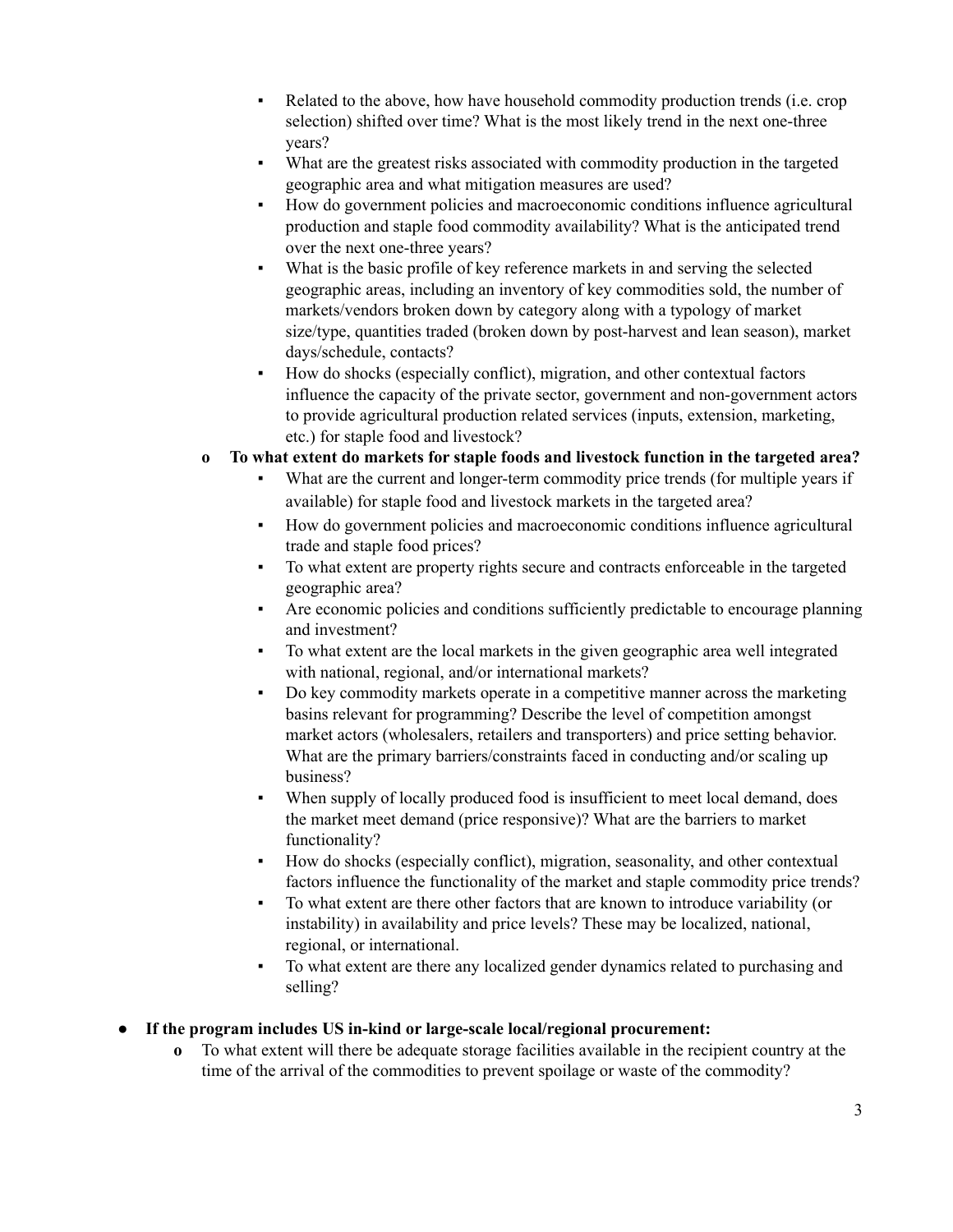- **o** To what extent would the distribution of the commodity in the recipient country (at the proposed scale) result in a substantial disincentive or interference with domestic agricultural production or marketing?
- **o** What is the recent history of export restrictions from neighboring countries and how might they affect the reliability of regional procurement options?
- **o** What, if any, restrictions does the Host Government impose on the importation of commodities, e.g., Genetically Modified Organisms (GMO) considerations?
- **● If the development program includes cash transfers, food vouchers, or small-scale local procurement:**
	- o How does the current macroeconomic context, particularly as it relates to uncertainty around local currency and US dollar exchange fluctuations, affect the feasibility of cash and voucher-based transfers?
	- o To what extent are markets able to provide the necessary commodities in the quantity and quality needed and meet increases in effective demand without inducing price increases at a rate above an appropriate benchmark for average inflation?
	- o Assuming current market conditions hold in the next one-two years, which transfer modalities could be implemented and at what scale without significantly distorting markets?
- **● What are the range of feasible modality delivery mechanisms within the geographic area of concern?**
	- **o** What is the state of the transportation and storage infrastructure, including regional analysis if markets are integrated and reliant on external markets?
	- **o** To what extent would financial service providers be able to facilitate cash transfers in the current context? To what extent are mobile money transfers advisable given currency and exchange rate uncertainty?
	- **o** To what extent are there any restrictions on modalities and/or delivery mechanisms by relevant authorities (e.g., formal or informal government policies)?
	- **o** What food security and food assistance activities are currently or have recently been implemented in the area and what modalities/delivery mechanism did they utilize? What were the key lessons learned and challenges faced?
	- **o** What are the particular risks to delivering assistance across modalities (security, fraud, liquidity, government interference, etc.)?

# **3. Food access:**

- **● How do populations currently access food in the selected geographic areas?**
	- **o** What are the main sources of income by livelihood zone for BHA target population? To what extent do livelihoods and income sources meet basic food requirements.
	- **o** What are the main staples accessed through own-production, and how does that vary by livelihood zone and/or wealth group (to the extent known)? What proportion is this of their total food needs?
	- **o** What is the typical food basket profile of households in the selected areas? To what extent are there differences in how people access food based on level of wealth, vulnerability and other social characteristics (sex, age, ethnicity, political affiliation, etc.)?
	- **o** What do households typically purchase at markets?
		- **▪** What are the specific varieties of grains, legumes and edible oil that are consumed most widely as staple foods in selected geographic areas?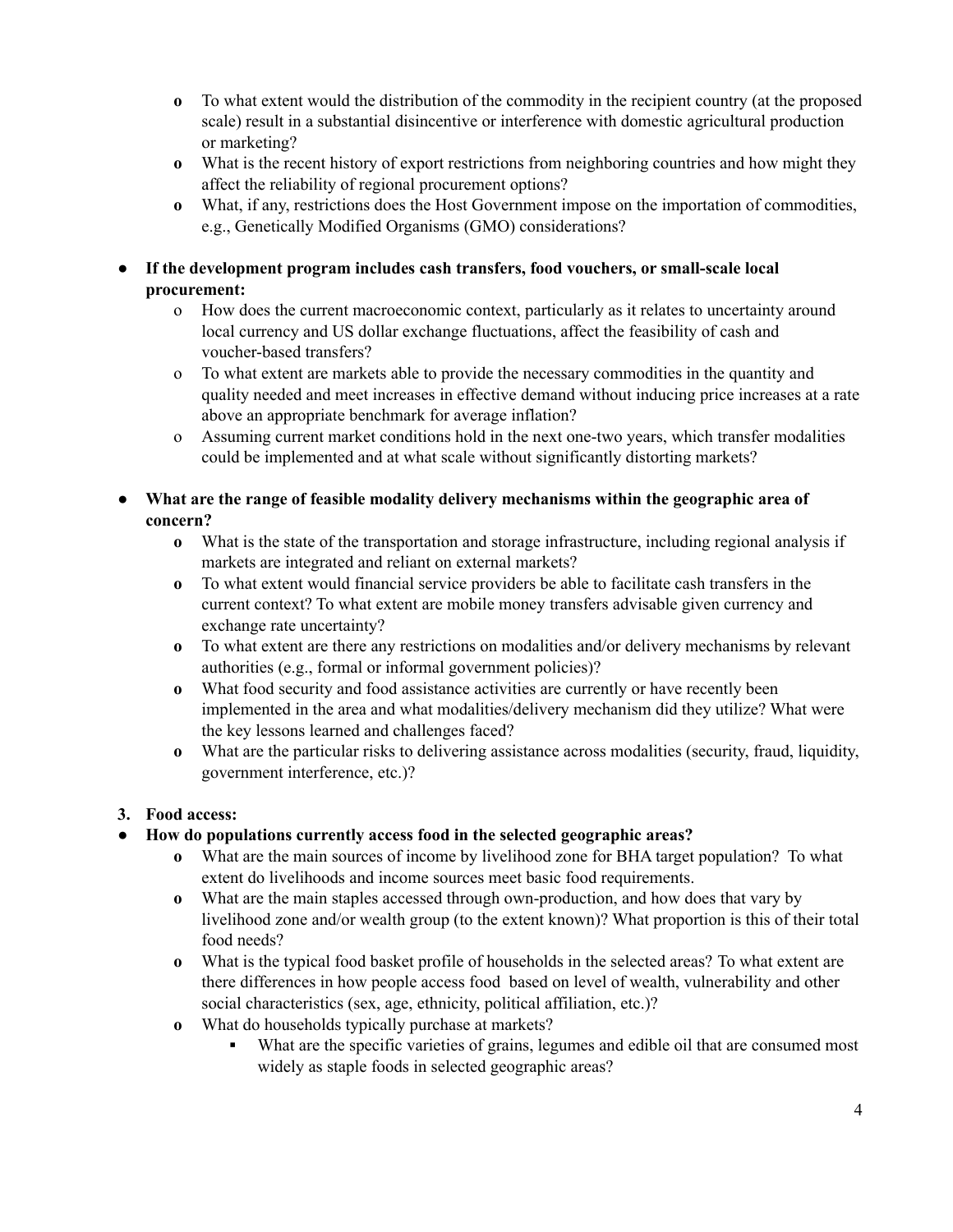- **▪** What is the range of preferences for different food staples, and how does that vary by livelihood zone and/or wealth group to extent known?
- How do purchase patterns vary seasonally?
- **o** How do populations access markets?
	- Who typically purchases commodities for the household?
	- **▪** How do people travel to the market (modes of transport)?
	- **▪** How far do they typically travel and what average costs do they typically incur?
	- How do people of different socioeconomic groups generally use cash, credit or barter to purchase goods and any relevant services (e.g., milling) at food markets?
	- **▪** What are the physical, social, economic and other barriers to accessing markets?
	- **▪** How do households in different socioeconomic groups in the geographic areas of interest tend to spend additional disposable income (e.g., education, health, agricultural inputs including investments in livestock/re-stocking)?
	- **▪** If present, how does violent conflict affect food access?
	- If present, how does migration affect food access?
- **o** What is the structure and characteristics of informal and formal mechanisms of social protection? To what extent are there differences in how people access social protection based on level of wealth, vulnerability and other social characteristics (sex, age, ethnicity, etc.)?
- **o** How do people cope if they have inadequate access to food? To what extent are there differences in how people access food based on level of sex, age, socio-economic status, and other social characteristics?

#### **4. Food Utilization and Nutrition:**

- What are the current, recent and projected trends related to malnutrition, dietary diversity, child feeding, family planning, infectious disease (i.e. upper respiratory disease, COVID-19, malaria), diarrhea, and water, sanitation and hygiene behavior knowledge, and status?
	- o To what extent are there differences in these trends, based on socio-economic status, vulnerability, level of education, and other social characteristics (sex, age, ethnicity, political affiliation, etc.)?
	- o How do social dynamics influence the aforementioned practices? What stakeholders are the most influential in the adoption of nutrition related practices?
	- o What other characteristics, risks, and factors that are associated or contribute to poor nutrition related outcomes?
	- o How do the aforementioned practices and status change as a result of a shock?
- What is the structure and characteristics of systems that provide nutrition, family planning, water, sanitation, and hygiene related resources and services, especially related to the surveillance, prevention, and treatment of malnutrition?
	- o How does access to nutrition related resources and services differ between communities, ethnic groups, older and younger men and women, by age and life-stage and how does this affect nutrition related outcomes?
	- o What is the current level of capacity of private sector, government, and non-government stakeholders to provide nutrition related services, especially during shocks or emergencies?

### **5. Key Stakeholders**

- Who are the various actors involved in resilience and food and nutrition security in the focus geographic area?
- What are the mandates, missions, and objectives of each stakeholder?
- What alliances and relationships exist between stakeholders?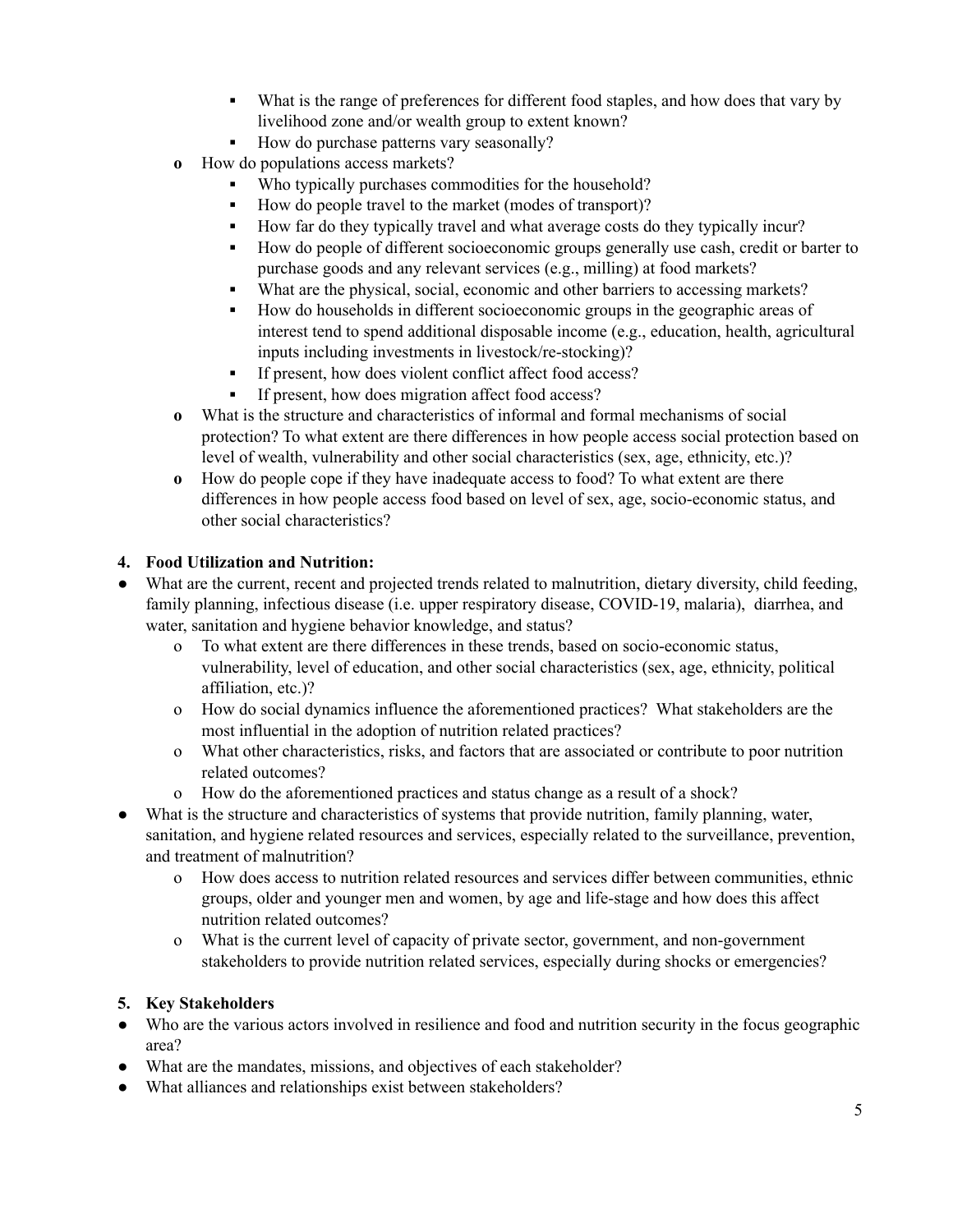- What are the strengths, challenges, risks and opportunities for collaboration or coordination associated with working with each stakeholder?
- What are the key resilience and food and nutrition security policies, strategies, and plans that exist or are planned?
- What programs and projects exist or are currently planned in the existing focus geographies?
	- o Where are programs geographically and programmatically?
	- o What are the objectives of the program and who are the intended beneficiaries?
	- o What type and level of resources do the programs and projects provide?
	- o What is the timing and duration of the program of the programs and projects?
- What activities have been most successful and least successful in improving the resilience of the most vulnerable? What factors contributed most significantly to high and poor performance?

#### **Deliverables and Schedule:**

| <b>Deliverable</b>                                                                                                            | Due                                                                   |
|-------------------------------------------------------------------------------------------------------------------------------|-----------------------------------------------------------------------|
| Deliverable 1: Work Plan                                                                                                      | Within four weeks of the approval of the work<br>assignment proposal  |
| Deliverable 2: Report, Briefing, and Mapping<br>Deliverable Plan                                                              | Within six weeks of the approval of the work<br>assignment proposal   |
| Deliverable 3: Annotated Bibliography                                                                                         | Within eight weeks of the approval of the work<br>assignment proposal |
| Deliverable 4: Mapping Products Presentation and<br>Materials - As agreed upon by LASER and<br><b>USAID</b> in Deliverable 2. | Within eight weeks of the approval of the work<br>assignment proposal |
| Deliverable 5: Briefing for USAID (actual<br>presentation and PowerPoint)                                                     | Within 12 weeks of the approval of the work<br>assignment proposal    |
| Deliverable 6: DRMS Report                                                                                                    | Within 16 weeks of the approval of the work<br>assignment proposal    |
| Deliverable 7: DRMS Report Briefing                                                                                           | Within 2 weeks of the approval of the DRMS<br>Report Deliverable.     |
| Deliverable 8: Ad Hoc Briefing or Presentation<br>Requests                                                                    | Within 2 weeks of the USAID request.                                  |
| Deliverables (All):                                                                                                           |                                                                       |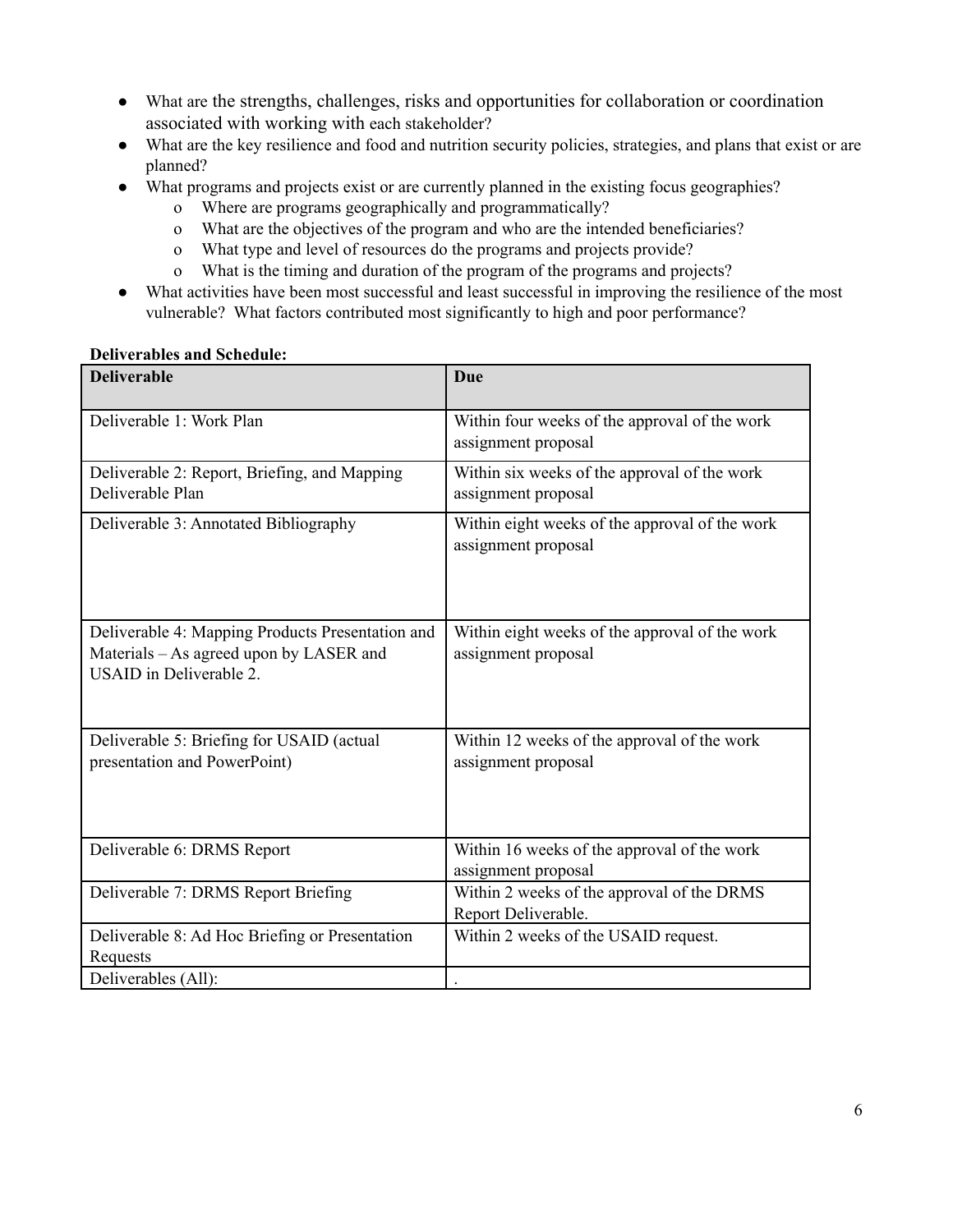### *Work Plan*

• The workplan will describe the planned strategies, methodologies, activities, timelines, and resources associated with completing the developing the deliverables, including but not limited to sub-contracting or staffing (if applicable), data collection, analysis, and report writing. USAID/BHA will provide any feedback within two weeks of submission.

### *Report, Briefing, and Mapping Deliverable Plan*

- The plan will consist of the following elements:
	- DRMS Report Outline The DRMS report outline will be drafted by the awardee team and reviewed by the USAID/BHA design team, and finalized based on mutual agreement/feedback received, or later upon mutual agreement of the awardee team and USAID. The exact report outline will reflect the USAID design team's core research questions for a given work assignment. It is anticipated that the DRMS report outlines will include an Executive Summary (maximum of 3 pages, including a table that summarizes key findings in 1 page), a brief report that summarizes the report findings (no more than 60 pages), and a series of annexes that provide detailed information related to the points covered in the brief report.
	- USAID Briefing Outline The USAID Briefing Outline will be drafted by the awardee team and reviewed by the USAID/BHA design team, and finalized based on mutual agreement/feedback received, or later upon mutual agreement of the awardee team and USAID. The exact report outline will reflect the USAID design team's core research questions for a given work assignment. It is anticipated that the USAID Briefing will be no greater than 2 hours in duration.
	- $\circ$  Mapping Deliverable Plan A description of the mapping products that provide critical information regarding resilience, food security, and nutrition statistics and/or stakeholders. It is anticipated that products will be Tableau dashboards or ArcGIS produced maps, or accessible and compatible with Tableau or ArcGIS. Further details to be provided in Work Statements. The plan should also outline the proposed timing, structure, content, and requirements associated with the Mapping Product Presentation.

### *Annotated Bibliography*

• The annotated bibliography will provide the secondary sources that the awardee reviewed and considered for the development of the DRMS. Each entry should follow the APA style, include specific web-based links, and provide a summary that is relevant to the context of the DRMS.

### *Mapping Products Presentation and Materials*

• The Mapping Products Presentation and Materials will consist of the mapping products that were approved in Deliverable 2. The briefing will occur via teleconference at a mutually agreeable time and location. USAID reserves the right to record the presentation.

### *Briefing for USAID*

**●** The briefing will occur at a mutually agreeable time and location, however, if feasible, it is preferred to occur at the USAID/Mission, prior to the departure of staff from the country (if applicable). The briefing must include a slide deck presentation that includes the areas agreed upon in the USAID Briefing Outline.

### *DRMS Report*